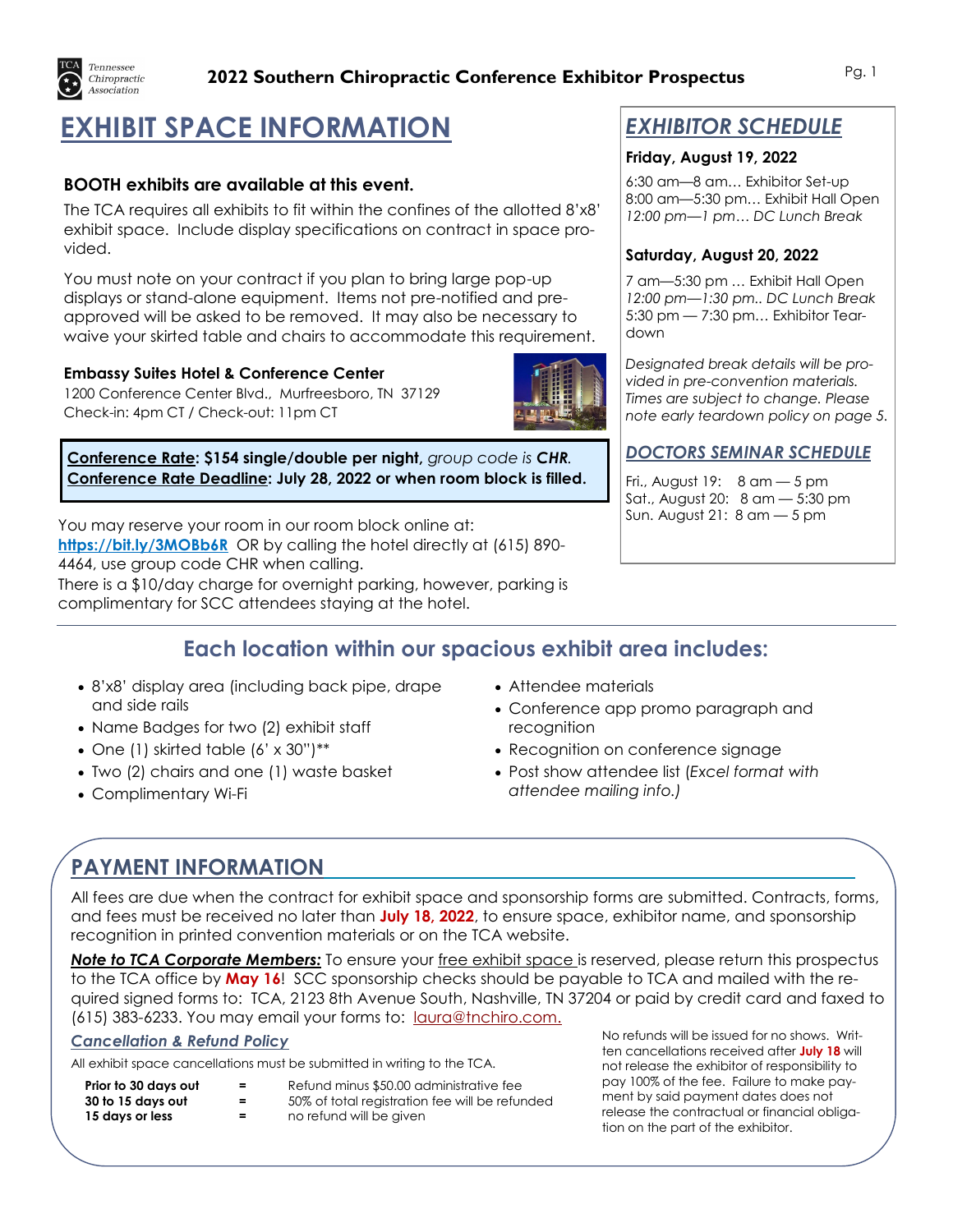

# **2022 SCC EXHIBITION AREA** Pg. 2

### **Embassy Suites Hotel & Conference Center**

All booth spaces are 8' x 8'

*Pre-function Exhibits May be Utilized at Discretion of TCA*



## **EXHIBIT PREFERENCE REQUEST INSTRUCTIONS**

**On your** *Contract for Exhibit Space* **(page 4), please reference the booth space numbers denoted on the layout above, to write your top four location preferences in the blanks provided.**

**TCA Corporate Members: To ensure that your free booth space is reserved, please return a completed**  *Contract for Exhibit Space* **to the TCA by May 16, 2022!**

#### **BOOTH PLACEMENT PREFERENCE:**

**Submit your forms and payment** *as soon as possible***!**

**Please remember that booth assignments are made on a first-come, first-served basis with special consideration given to TCA Corporate Members and premium spaces are reserved for sponsors.**

**IMPORTANT:** All dimensions and locations of the exhibits on the floor plan above are believed, but not warranted to be, accurate. Show management reserves the right to make modifications to the floor plan and schedule as deemed appropriate. Premium booth spaces may be subject to modified requirements.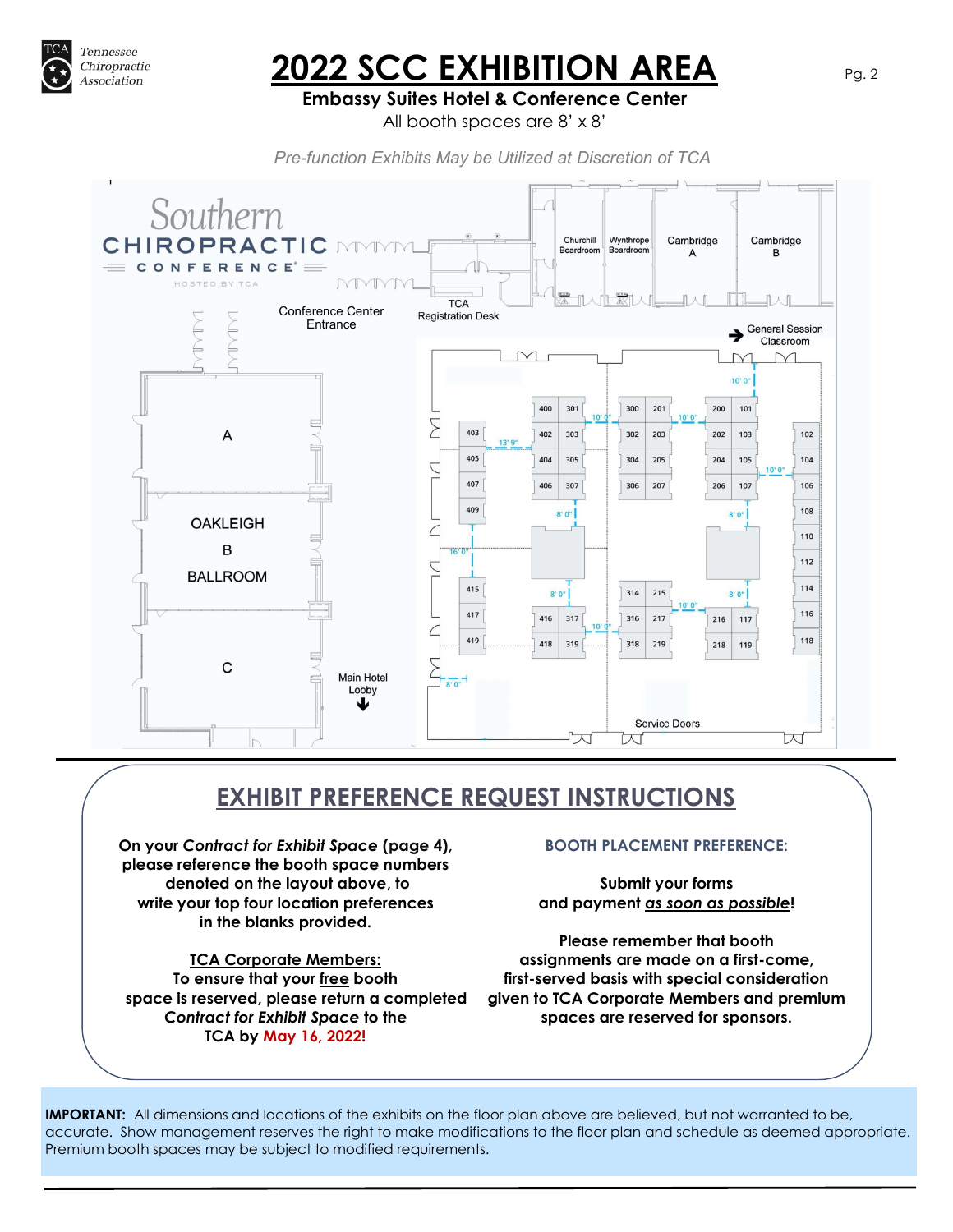**EXHIBIT REGISTRATION FORM Required Contract Forms—Page 1**

| For office use: |  |
|-----------------|--|
| Ck#/CC:         |  |
| Assignment:     |  |

Pg. 3

#### **Company Name**

| removed onsite.                                                                                                                                | Describe set-up below - Please include specs. of pop-ups and/or equipment; displays/equipment not listed may be                                                                                                                                                                                                                                                                                                                                                                                                                                                                                                 |
|------------------------------------------------------------------------------------------------------------------------------------------------|-----------------------------------------------------------------------------------------------------------------------------------------------------------------------------------------------------------------------------------------------------------------------------------------------------------------------------------------------------------------------------------------------------------------------------------------------------------------------------------------------------------------------------------------------------------------------------------------------------------------|
| <b>TCA CORPORATE MEMBER BENEFIT:</b><br><b>TCA</b><br>listed price.<br>After May 16, 2022, unreserved space will be released for general sale. | Membership includes one (1) complimentary single booth rental. Additional space may be purchased at the<br>Contract must be submitted by May 16, 2022, for space to be reserved and to guarantee your member benefit.                                                                                                                                                                                                                                                                                                                                                                                           |
| <b>BOOTH Exhibit Registration</b> (please select one)                                                                                          |                                                                                                                                                                                                                                                                                                                                                                                                                                                                                                                                                                                                                 |
| <b>TCA Corporate Member Benefit (single booth)</b>                                                                                             | TCA Corporate Member Add-a-Booth \$750                                                                                                                                                                                                                                                                                                                                                                                                                                                                                                                                                                          |
| Non-Corporate Member Early Registration<br>Price if paid ON or BEFORE July 15, 2022<br>Single-\$800<br>Double-\$1550                           | Non-Corporate Member Late Registration<br>Price if paid in full AFTER July 15, 2022<br>Single-\$850<br>Double-\$1600                                                                                                                                                                                                                                                                                                                                                                                                                                                                                            |
|                                                                                                                                                | <b>BOOTH REGISTRATION TOTAL: \$</b>                                                                                                                                                                                                                                                                                                                                                                                                                                                                                                                                                                             |
| BOOTH: 1st _______ 2nd _______ 3rd _______ 4th ______<br>Please indicate any companies from which you desire separation: _____                 | Based on your selection above, enter your booth # preferences below (see page 2). (Requests cannot be guaranteed.)<br>By initialing, you agree to comply with TCA policies; including policy on Early Teardown found on page 5.<br>Additional fees may include: Electrical, internet access and/or other vendor display needs at exhibit location.<br>Must Complete Hotel Exhibitor Utility Order Forms, see pages 6-7. Service order forms are to be submitted to<br>the hotel using the contact information on the forms.<br>Interested in MORE ways to enhance your SCC experience and promote your company? |
|                                                                                                                                                | We will be sending out a variety of additional sponsorship opportunities to help you promote your product and service to<br>our attendees. Watch your email for more information, COMING SOON!                                                                                                                                                                                                                                                                                                                                                                                                                  |
| Where did you hear about the Southern Chiropractic Conference?                                                                                 |                                                                                                                                                                                                                                                                                                                                                                                                                                                                                                                                                                                                                 |
| sanitation, etc. Hotel staff has assured us that proper protocols will be in place.                                                            | I acknowledge that exposure to COVID-19 is an inherent risk in any public location where people are present; the TCA cannot guarantee<br>you will not be exposed during your visit. We will be following guidance with regard to the size of gatherings allowed, social distancing,<br><u>Initial: Album and Album and Album and Album and Album and Album and Album and Album and Album and Album and </u>                                                                                                                                                                                                     |
| materials. See Exhibit / Sponsorship Contract Information Form for full payment terms.                                                         | <b>IMPORTANT:</b> All fees are due when the contract for exhibit space and sponsorship forms are submitted. Contracts, forms, and fees must<br>be received no later than July 18, 2022, to ensure space and exhibitor name and sponsorship recognition in printed convention<br><b>Initial:</b>                                                                                                                                                                                                                                                                                                                 |
|                                                                                                                                                | Forms and payments may be:<br>Mailed to: TCA 2123 8th Avenue South Nashville, TN 37204<br>Emailed to: laura@TNChiro.com Faxed to: (615) 383-6233.<br>If you have questions, please call TCA, (615) 383-6231.                                                                                                                                                                                                                                                                                                                                                                                                    |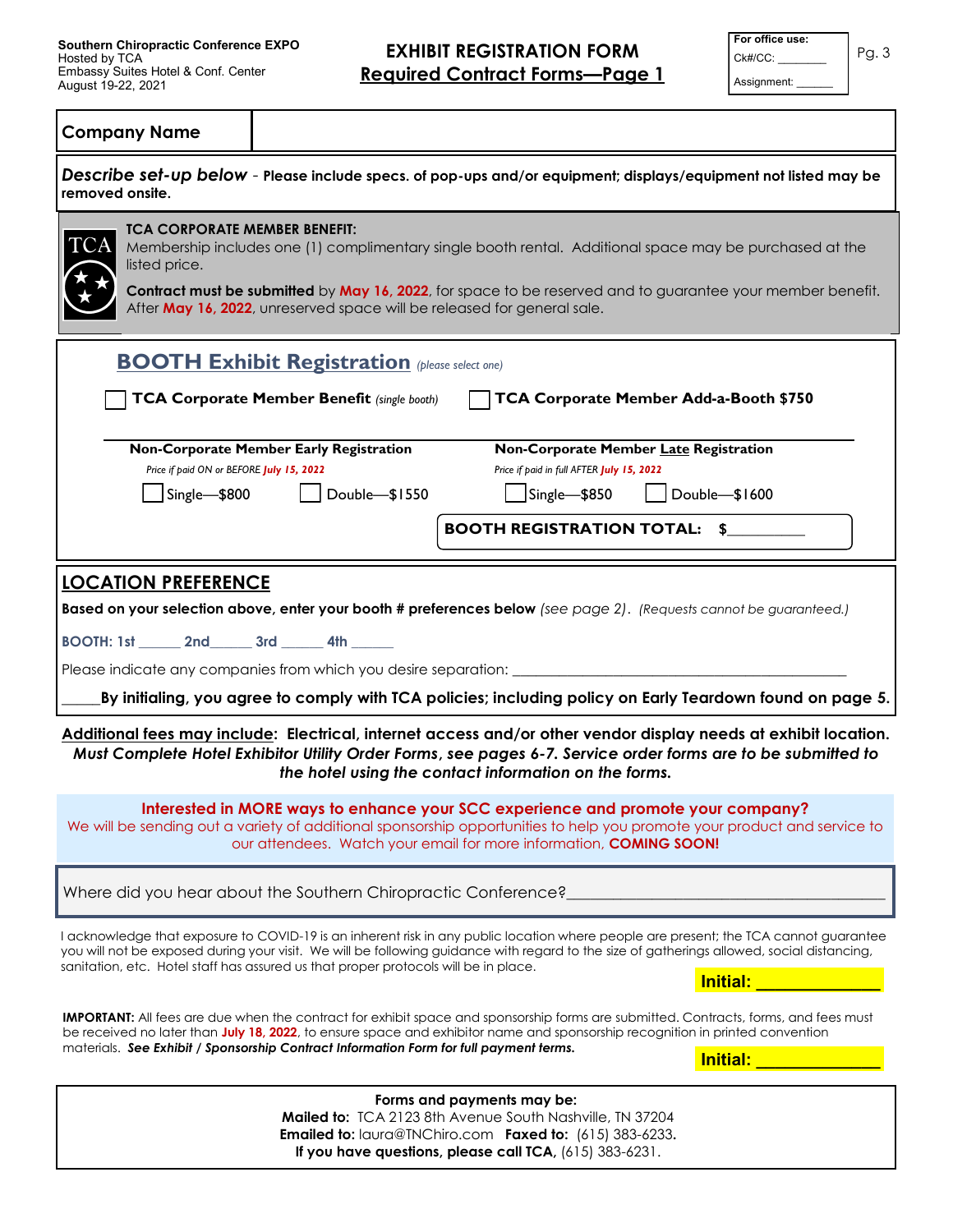#### **CONTRACT FOR EXHIBIT SPACE Page 2 of Required Contract Forms**  Pg. 4

*Please print or type* 

*Mail registration forms and payment to: TCA, 2123 8th Avenue South, Nashville, TN 37204, Email: laura@TNChiro.com or Fax form with credit card payment to: (615) 383-6233.*

|                                  | <b>Company Name</b><br>(for printing on sign)    |                                                                                                                                                                                                                                                                                                                                                                                                                                                                                                                                                                  |                                                 |         |                                                                                                                                                                         |     |     |           |  |
|----------------------------------|--------------------------------------------------|------------------------------------------------------------------------------------------------------------------------------------------------------------------------------------------------------------------------------------------------------------------------------------------------------------------------------------------------------------------------------------------------------------------------------------------------------------------------------------------------------------------------------------------------------------------|-------------------------------------------------|---------|-------------------------------------------------------------------------------------------------------------------------------------------------------------------------|-----|-----|-----------|--|
|                                  | <b>Contact Person</b><br>(for contract purposes) |                                                                                                                                                                                                                                                                                                                                                                                                                                                                                                                                                                  |                                                 |         | <b>Title</b>                                                                                                                                                            |     |     |           |  |
|                                  | <b>Complete Mailing</b>                          |                                                                                                                                                                                                                                                                                                                                                                                                                                                                                                                                                                  |                                                 |         |                                                                                                                                                                         |     |     |           |  |
|                                  | <b>Address</b>                                   |                                                                                                                                                                                                                                                                                                                                                                                                                                                                                                                                                                  |                                                 |         |                                                                                                                                                                         |     |     |           |  |
| <b>Email</b>                     |                                                  |                                                                                                                                                                                                                                                                                                                                                                                                                                                                                                                                                                  | <b>Phone</b>                                    |         |                                                                                                                                                                         | Fax |     |           |  |
|                                  |                                                  |                                                                                                                                                                                                                                                                                                                                                                                                                                                                                                                                                                  | $\downarrow$ FOR DIRECTORY LISTING $\downarrow$ |         |                                                                                                                                                                         |     |     |           |  |
|                                  | <b>Contact Person</b><br>(for directory listing) |                                                                                                                                                                                                                                                                                                                                                                                                                                                                                                                                                                  |                                                 |         | <b>Title</b>                                                                                                                                                            |     |     |           |  |
|                                  | <b>Complete Mailing</b>                          |                                                                                                                                                                                                                                                                                                                                                                                                                                                                                                                                                                  |                                                 |         |                                                                                                                                                                         |     |     |           |  |
|                                  | <b>Address</b>                                   |                                                                                                                                                                                                                                                                                                                                                                                                                                                                                                                                                                  |                                                 |         |                                                                                                                                                                         |     |     |           |  |
| <b>Toll-free</b><br><b>Phone</b> |                                                  |                                                                                                                                                                                                                                                                                                                                                                                                                                                                                                                                                                  | <b>Phone</b>                                    |         |                                                                                                                                                                         |     | Fax |           |  |
| <b>Email</b>                     |                                                  |                                                                                                                                                                                                                                                                                                                                                                                                                                                                                                                                                                  |                                                 | Website |                                                                                                                                                                         |     |     |           |  |
| <b>Products/</b>                 |                                                  |                                                                                                                                                                                                                                                                                                                                                                                                                                                                                                                                                                  |                                                 |         |                                                                                                                                                                         |     |     |           |  |
| <b>Services</b>                  |                                                  |                                                                                                                                                                                                                                                                                                                                                                                                                                                                                                                                                                  |                                                 |         |                                                                                                                                                                         |     |     |           |  |
|                                  | <b>TCA Corporate</b><br><b>Member</b>            | Yes                                                                                                                                                                                                                                                                                                                                                                                                                                                                                                                                                              | No                                              |         | Interested in<br><b>Membership</b>                                                                                                                                      |     | Yes | <b>No</b> |  |
|                                  |                                                  | Name badges: Print name and title information below as you wish them to be printed on<br>name badges. Two complimentary badges are provided with a single exhibit.                                                                                                                                                                                                                                                                                                                                                                                               |                                                 |         |                                                                                                                                                                         |     |     |           |  |
|                                  | <b>Name</b>                                      |                                                                                                                                                                                                                                                                                                                                                                                                                                                                                                                                                                  |                                                 | Title   |                                                                                                                                                                         |     |     |           |  |
|                                  | Name                                             |                                                                                                                                                                                                                                                                                                                                                                                                                                                                                                                                                                  |                                                 | Title   |                                                                                                                                                                         |     |     |           |  |
|                                  |                                                  | <b>PROMOTIONAL PARAGRAPH IN CONFERENCE APP - REQUIRED FOR VALID CONTRACT</b><br>Please keep in mind, paragraphs are restricted to 50 words or less. Email your paragraph and logo (logos in jpg, gif or pdf format) by July<br>18, 2022, to the TCA at: laura@tnchiro.com. You may also provide your paragraph on an attached separate sheet along with your con-<br>tract forms. Paragraphs submitted after the deadline will not be included.<br>Please select one: Logo/paragraph emailed ________ Do not include logo ______ Do not include paragraph ______ | Date                                            |         |                                                                                                                                                                         |     |     |           |  |
|                                  |                                                  | <b>PAYMENT OPTIONS</b> - TOTAL FROM REGISTRATION FORM: \$                                                                                                                                                                                                                                                                                                                                                                                                                                                                                                        |                                                 |         |                                                                                                                                                                         |     |     |           |  |
|                                  |                                                  | Check enclosed payable to TCA: Card #: Card #: Card #: COM Code: CARL Exp.: CVV Code: CARL Exp.: CVV Code:                                                                                                                                                                                                                                                                                                                                                                                                                                                       |                                                 |         |                                                                                                                                                                         |     |     |           |  |
|                                  |                                                  |                                                                                                                                                                                                                                                                                                                                                                                                                                                                                                                                                                  |                                                 |         |                                                                                                                                                                         |     |     |           |  |
|                                  |                                                  |                                                                                                                                                                                                                                                                                                                                                                                                                                                                                                                                                                  |                                                 |         |                                                                                                                                                                         |     |     |           |  |
|                                  |                                                  |                                                                                                                                                                                                                                                                                                                                                                                                                                                                                                                                                                  |                                                 |         |                                                                                                                                                                         |     |     |           |  |
|                                  |                                                  |                                                                                                                                                                                                                                                                                                                                                                                                                                                                                                                                                                  |                                                 |         | $\mathbf{A}$ and $\mathbf{A}$ and an analyzing $\mathbf{A}$ is the set of $\mathbf{A}$ is the set of $\mathbf{A}$ in the set of $\mathbf{A}$ is the set of $\mathbf{A}$ |     |     |           |  |

**Contract Agreement:** I am an authorized representative for the exhibiting company with full power and authority to sign this contract. The exhibiting company has read and agrees to be bound thereby, and will comply with all exhibit and/or sponsorship rules and regulations. The exhibitor further agrees that if, in the opinion of TCA, it becomes necessary to change the original allocation of space, such changes may be made by notification to the authorized representative of the Exhibitor.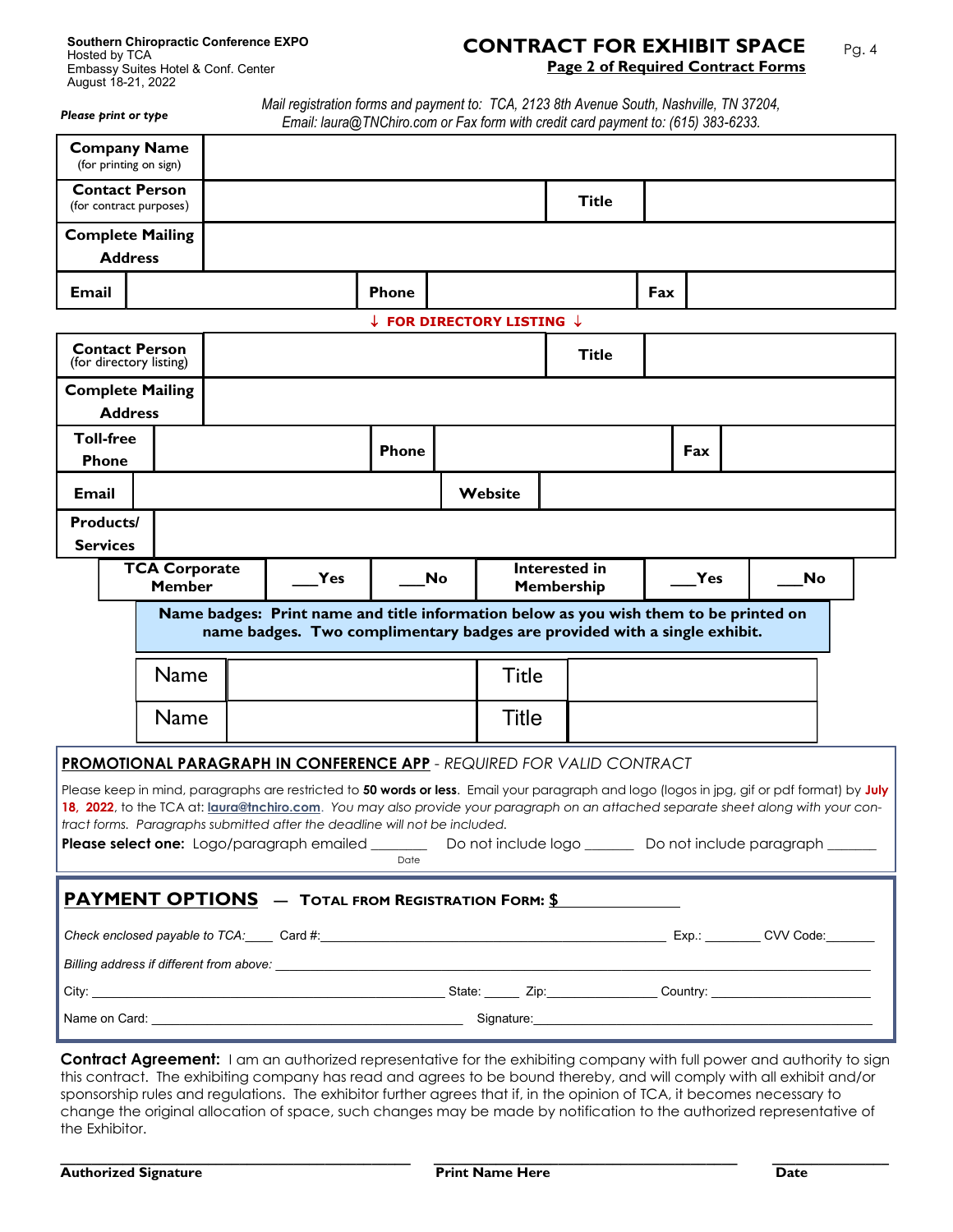**EXHIBIT / SPONSORSHIP CONTRACT INFORMATION**  Pg. 5



**2022 Southern Chiropractic Conference**

CONTRACT FOR SPACE: The contract for exhibit space and receipt of formal confirmation constitutes a binding contract for the right to use the space allotted. This contract may be terminated by either party for reasons beyond the control of either party; such as acts of God, war, government authority, disaster, or other

emergencies which make it inadvisable, illegal, or commercially impracticable to provide the facilities and/or services for this event. The ability to terminate this contract without liability pursuant to this paragraph is conditioned upon delivery of written notice to the other party setting forth the basis for such termination as soon as reasonably practical—but in no event longer than ten (10) days—after learning of such basis. Regardless of circumstances, if event is held, then no refunds will be provided outside of cancellation and refund policy outlined in this contract.

#### **USE OF SPACE**

- (1) No exhibitor shall assign, sublet, or share the whole or any part of the space allotted without the consent of the TCA. Absolutely no subleasing of exhibit space will be tolerated and only one exhibitor per booth or table is allowed. **Aisles must be kept clear.** Exhibitors must comply with safety, fire, and health requirements during move-in, operation, and move-out.
- TCA does not officially endorse the products or services of the companies exhibiting during the exhibition.
- (3) TCA shall have the right to require dismantling of an exhibit or part of an exhibit which, in their opinion, is not suitable to or in keeping with the character and purpose of the exhibition or exceeds the confines of the space allotted.
- (4) Exhibitor cannot hold another event during the full contracted time of this event unless approved by the TCA prior to **May 29, 2022.**
- (5) Any infraction of these policies will result in the following:  $\cdot$  a minimum \$300 fine
	- Post-attendee list will not be provided
- Exhibit space will not be offered for the 2021 Conference (6) Contracted exhibit space DOES NOT entitle the exhibiting company to participation in educational sessions, receipt of continuing education credits, entrance into any TCA business sessions, meals, or any other event or function not specifically listed in prospectus materials.
- (7) **No outside food and beverage is permitted in the exhibit hall without prior approval by the TCA.**

**EXHIBIT SPACE:** Each single **booth** space shall be one **8' x 8'** pipe and drape exhibit which includes one  $(1)$  6' x 30" draped table and two (2) chairs, one (1) exhibitor identification sign, one (1) waste basket and two (2) name badges for exhibit staff. An additional booth may be purchased at listed price and must be noted on the initial contract. If tabletop spaces are offered, each single **tabletop,** if offered**,** space shall be one (1) 6' x 30" draped table and two (2) chairs, one (1) exhibitor identification sign, one (1) waste basket and two (2) name badges for exhibit staff. Tabletop exhibit spaces are confined to items and displays that set on the tabletop and may not exceed 5' in height.

All dimensions and locations of the booths on the enclosed floor plan are believed but not warranted to be accurate. Show management reserves the right to make modifications to the floor plan as deemed appropriate. Booth rentals must note on contract specifications of large pop-up displays or stand-alone equipment. Items not pre-notified will be removed. **Absolutely no pop-up floor displays and/or equipment are allowed in Tabletop exhibit spaces**.

**ASSIGNMENT OF SPACE:** Space is assigned on a first-come, first-serve basis with special consideration given to TCA Corporate Members. No space is assigned without the official contract and full payment of the exhibit fee. TCA policy is to send confirmations with verification of payment and name badge information once contract has been processed. Exhibit assignments will be available to exhibitors on-site only. Exhibit locations are not guaranteed and are subject to membership status and registration date. The TCA reserves the right to change the exhibit space assignments at any time if necessary.

**SHIPPING:** Exhibitors are responsible for arranging their own shipping to and from the meeting site. Please see the enclosed form and/or call the Hotel for shipping instructions at (615) 890-4464.

**EXPOSITION SERVICE:** The TCA will be using Embassy Suites Hotel & Conference Center for our exposition services for the meeting. Note: All exhibits are subject to the specifications and requirements delineated within this contract. **All questions and requests relating to this event are to be directed to the TCA office.** 

**HOURS OF EXHIBIT:** Exhibitor set-up will begin at 6:30 AM and must be completed by 8 AM on Friday, **August 19**. Move-out will begin at 5:30 PM and must be completed by 7 PM on Saturday, **August 20.** Specific exits will be designated during tear-down hours for load-out only. Times may vary due to circumstances outside our control. Please note all times are United States Central Time.

**EARLY TEARDOWN:** Exhibitor expressly agrees **not** to dismantle his/her exhibit or do any packing before the Exhibit Hall closes at 5:30 PM on Saturday, **August 20** unless approved by the Association in advance. (Exceptions only for emergencies and for exhibitors presenting an educational program, for the hours of and 15 minutes before/after their program). Placement may be affected for exhibitors that teardown during convention hours and/or prior to **5:30 PM on Saturday, August 20** and will incur a penalty of up to \$300 per day.

**EXHIBIT & SPONSORSHIP FEES:** Exhibitor fees listed on Exhibit Registration are based on relative expenses for items to be provided under agreement. All fees are due when the Exhibit Registration and Contract for Exhibit Space are submitted. Sponsorship payment must be received by TCA no later than **July 18, 2022**, for acknowledgment of sponsorship to be made in any printed convention materials or on the TCA website. **TCA Corporate Members** - to ensure that your free booth space is reserved, please return this prospectus to the TCA office by **May 16, 2022**. Sponsorship checks should be payable to the TCA and mailed with **both** required signed forms to TCA, 2123 8th Avenue South, Nashville, TN 37204 or paid by credit card and faxed to (615) 383-6233.

**EXHIBIT SERVICES:** All electrical and other exhibit services (i.e. internet access, etc.) will be handled directly through Embassy Suites Hotel & Conference Center. You must complete the form provided **in this packet**  and return to them as instructed. Any additional special needs are subject to approval by the TCA and requests should be directed to the TCA office.

**CARE OF BUILDING AND EQUIPMENT:** Exhibitors or their agents shall not injure or deface the walls or floors of the building or exhibit area. No signs or any other articles shall be posted, nailed, or otherwise affixed to hotel floors, walls, ceiling, furniture, or fixtures. Exhibitors will be liable to the TCA and the hotel for any apparent damage done.

**COPYRIGHT POLICY:** Exhibitors must obtain all necessary authorizations from third parties concerning copyrights, music licensing rights, patents, trademarks, trade names, slogans, logos, service marks, and other similar tangible property rights used by the exhibitor.

**ASSISTANCE FOR PEOPLE WITH DISABILITIES:** If exhibitor requires a reasonable accommodation or auxiliary aid to participate in this meeting, please contact the TCA office by **July 5, 2022.**

**CANCELLATION CUT-OFF AND REFUND POLICY:** All cancellations must be submitted in writing to the TCA office no later than 30 days prior to meeting dates. If cancellation is received by the cut-off date, a 100% refund minus a \$50.00 administrative fee will be returned to the exhibitor. 15 days out or more, 50% of total registration fee will be refunded. Less than 15 days, no refund will be given. No refunds for no shows.

**LIABILITY:** The TCA, any officer, employee, or agent of the same will not be responsible for the safety or the property of exhibitors and their agents or employees from theft, damage of fire, accident, or other cause but will use reasonable care to protect the exhibitor from such loss. Exhibitors wishing to insure their goods must do so at their own expense. Security may be provided for exhibits in foyer at this location.

In addition, the exhibitor will indemnify and hold harmless TCA, any officer, employee, or agent of the same, from any and all liabilities, claims, costs, damages, and reasonable fees of counsel incurred in connection with any claim arising out of or caused by exhibitor's display or distribution of materials, or performance of any music or other material that violates any copyright, patent, trademark, trade name, service mark, or other similar right of any other party. It is the responsibility of the exhibitor to be aware of and comply with rules of the Food and Drug Administration concerning labeling of displayed products.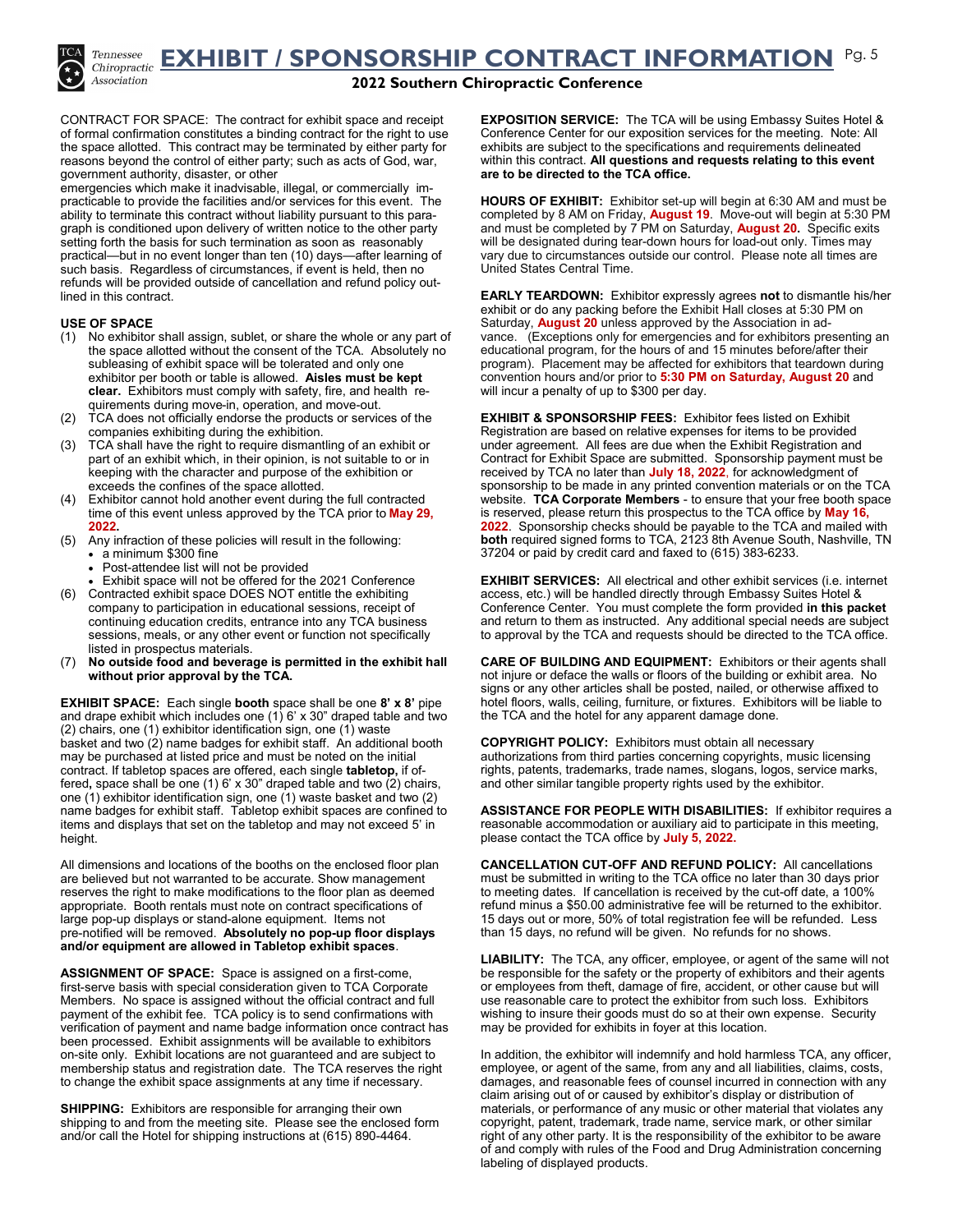

Embassy Suites Nashville SE- Murfreesboro 1200 Conference Center Blvd<br>1200 Conference Center Blvd Please return completed form to<br>1211 Please return or the System of Press, and the System of Please return to System Muslim Please return of M

[orders.mbtes@atriumhospitality.com](mailto:orders.mbtes@atriumhospitality.com)

### **Exhibitor Service Order Form**

Our Catering Services Department is here to assist you with your exhibit needs. Please fill out the following form to ensure proper billing and set-up. If you are shipping materials directly to the Hotel, please use the shipping information on page 3

Note: Forms must be filled out completely and legibly in order to be processed. Orders that cannot be processed may be subject to On-Site pricing \*All charges/rentals are calculated per day- 25% service charge and 9.75% sales tax will be added to all orders.

| Date of Function: | Event Name:            |
|-------------------|------------------------|
| Booth:            | Number of Days:        |
| Guest Name:       | Company:               |
| Street Address:   | City, State, Zip Code: |
| Telephone Number: | Email Address:         |

All charges/rentals are calculated per day- 25% service charge and 9.75% sales tax will be added to all orders.

#### Electrical Service:

| # Ordered | Description                                      | Advance Order           | On Site Order | # of days               | <b>Total Amount</b> |  |
|-----------|--------------------------------------------------|-------------------------|---------------|-------------------------|---------------------|--|
|           | Dedicated/ Additional Dedicated 110V 15A Circuit | \$40                    | \$50          |                         |                     |  |
|           | <b>Custom Power Connection</b>                   |                         |               | Please call for pricing |                     |  |
|           | <b>AC Extension Cord</b>                         | \$15                    | \$20          |                         |                     |  |
|           | AC Outlet Strip                                  | \$15                    | \$20          |                         |                     |  |
|           | <b>Additional Electrical Services</b>            | Please call for pricing |               |                         |                     |  |

Wall outlets and/or power columns are not part of the rental space and are not for exhibitor use

#### Internet Service

| # Ordered | Description                             | Advance Order | On Site Order | # of days | <b>Total Amount</b> |
|-----------|-----------------------------------------|---------------|---------------|-----------|---------------------|
|           | Additional Wireless Internet Connection | \$12          | \$20          |           |                     |
|           | Wire High Speed Data Connectoin         | \$75          | \$100         |           |                     |
|           | Spash Page Bypass                       | \$125         | \$150         |           |                     |

Additional items available by request

#### AV Service

| # Ordered | Description                                     | Advance Order | On Site Order | # of days | <b>Total Amount</b> |
|-----------|-------------------------------------------------|---------------|---------------|-----------|---------------------|
|           | 21" LCD Display                                 | \$85          | \$120         |           |                     |
|           | 42" LCD Screen with Floor Stand                 | \$250         | \$350         |           |                     |
|           | 55" LCD Screen with Floor Stand                 | \$300         | \$400         |           |                     |
|           | Laptop Audio - D.I., Mixer & 8" Powered Speaker | 235           | 300           |           |                     |
|           | 5500 Lumen LCD Projector with 6' Screen         | 500           | 600           |           |                     |
|           |                                                 |               |               |           |                     |

Additional items available by request.

#### Shipping:

| # Ordered | Description                                             | Advance Order | On Site Order | # of days | <b>Total Amount</b> |
|-----------|---------------------------------------------------------|---------------|---------------|-----------|---------------------|
|           | 1 - Box Receipt and Storage - up to 36" x 24" x 24"     | \$85          | \$120         |           |                     |
|           | 1- Box Receipt and Storage-Larger Boxes / Display Cases | \$250         | \$350         |           |                     |
|           | Prior to 72 Hours of Event Start (Additional)           | \$300         | \$400         |           |                     |
|           | 1- Pallet/Package +50 lbs. Receipt and Storage          |               |               |           |                     |
|           | Prior to 72 Hours of Event Start (Additional)           |               |               |           |                     |

#### Special Instructions

Order Authorized by:

Signature Department

All Charges/rentals are calculated per day - 25% service charge and 9.75% sales tax will be added to all orders Please return completed form to orders.mbtes@atriumhospitality.com